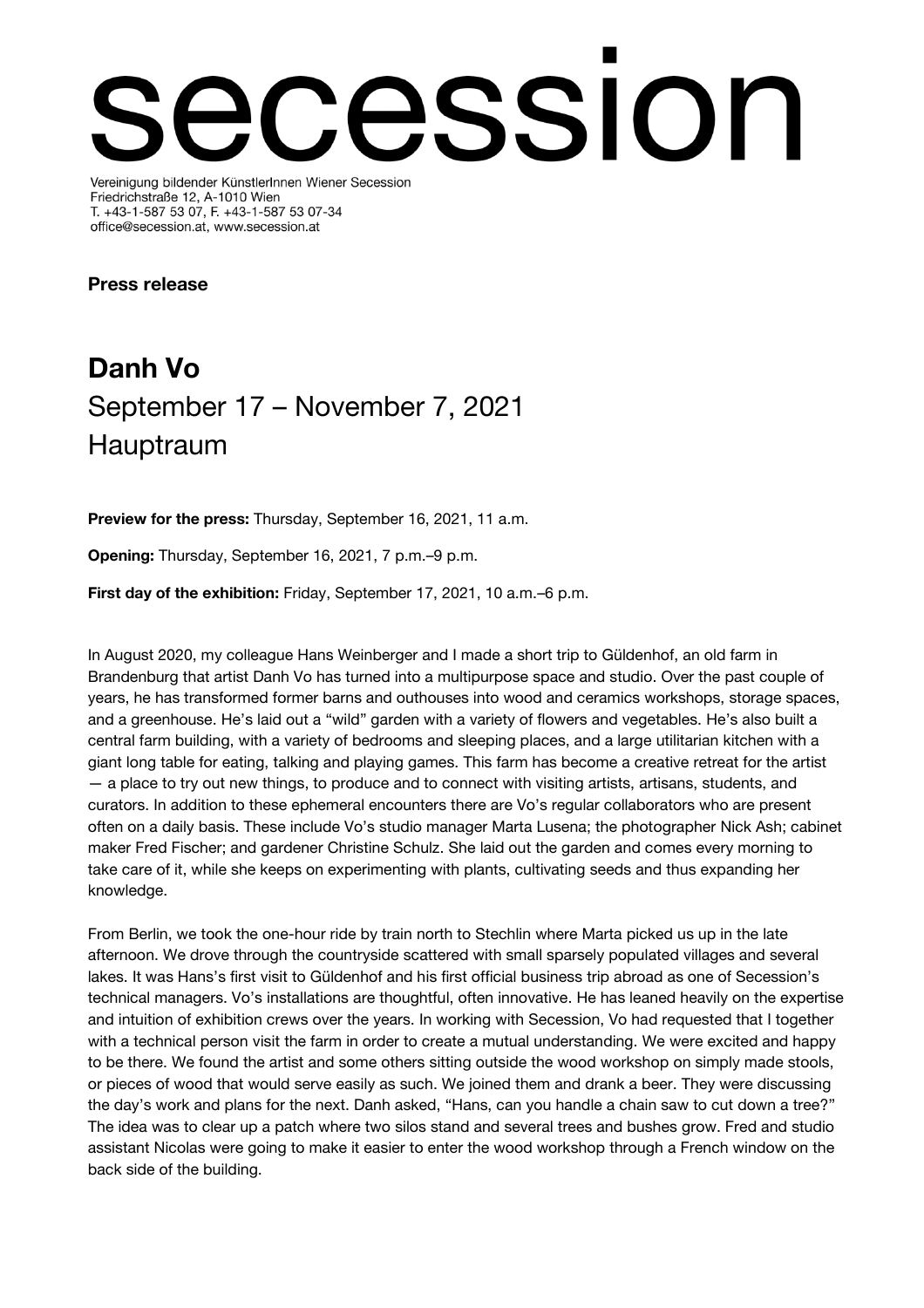Vereinigung bildender KünstlerInnen Wiener Secession Friedrichstraße 12, A-1010 Wien T. +43-1-587 53 07, F. +43-1-587 53 07-34 office@secession.at, www.secession.at

I had been to Güldenhof exactly one year before. At the time, Vo was working on two exhibitions, both to open on the same day in September in London. He had received a generous amount of black walnut wood from the US which would be used for new work or could be presented as raw material (as at Marian Goodman's London gallery). Smallish walnut stars were stacked around the workshop, and next to the entrance of a spacious barn leaned an American flag with charred wooden boards. As with much of the work of Danh Vo, the wood's provenance gave it added meaning. It was a gift from Sierra Orchards, the wood farm owned by Craig McNamara son to Robert McNamara who as US minister for defense had been one of the architects of the American War in Vietnam. Some years earlier Vo had presented objects purchased from McNamara's estate as the basis for an exhibition. Impressed by the complexity of Vo's vision, Craig approached the artist and they became friends. So, this farm in Güldenhof owned by a Danish Vietnamese artist, is home to an enormous collection of wood from the McNamara family. Rather than become mired in (post) colonial reprisals, Vo's clear minded historicism together with his delight in intimacy creates something provocative in the aesthetic and social realm.

Güldenhof has a number of buildings circling a large open courtyard full of timber, plants and giant marble slabs. At one end of the open space is the main house with its black façade and metal roof, and at the other a former barn converted to a greenhouse. At its entrance, a ping-pong table with 'Morgen ist die Frage' (Tomorrow is the Question) by Rirkrit Tiravanija written in large letters, placed on it some books, garden tools and watering cans. All sorts of vegetables grow: eggplant, Asian runner beans, bitter cucumber, courgettes, and several varieties of tomatoes. Amidst the greens climbing up poles and stretching towards the light, we discover antique Madonnas leaning against the wall or strapped to a beam to keep them from falling over. Amputated Christ sculptures cut to fit in boxes are here placed on a stool or left lying about seemingly at random. Nasturtium plants (as they are commonly called) with flowers in different shades of orange, yellow and red grow everywhere. Vo is fascinated by this plant, its history and varied connotations, and has included it in a number of installations. The plant is a native of the Americas, and was named Tropaeolum Majus in 1753 by Swedish botanist Carl Linnaeus He saw the leaves as shields, and the flowers as bloodied helmets and named it for an ancient Greek triumphalist war monument. Linnaeus militarized the flowers imbuing them with meaning arrived at through his colonialist perspective. Back in Vienna we would plant a number of nasturtiums (and vegetables and other plants) to be part of the exhibition. In building the plant boxes and raised beds for the garden, Hans was influenced by Vo's admiration for Italian designer Enzo Mari's ideas for self-made furniture published in his 1974 manual Autoprogettazione. Nature and the gardens are essential to Güldenhof, and we decided that creating a garden at Secession would help establish a long-term connection between the artist's studio and the institution.

The next morning we inspected the patch of land at the back of the workshop. Overgrown nettles and ivy sprawled around two silos, while poplar trees and numerous bushes grew wildly along the plot's boundary. Cleaning up the patch was hard work and also required some real decisions. The process was about reorganising and shaping – in a way it was like sculpting. We discussed what should go and what could stay, setting some basic standards that would serve as our guidelines. We fetched the tools we would need for the job: gloves, pruners and shears, a pick to loosen the ground. Hans sharpened the blades of the chain saw; Nicolas and I worked around the concrete base of a silo where someone had hung a hammock; Danh pruned a bush; Fred was in the wood workshop; and Marta was checking mail and making phone calls. Gabriel (an art student from Sweden) assisted Hans by strapping the branches of the tree helping secure them so no one would get hurt. Hans cut down the first tree, everyone paused to witness when it fell. Heaps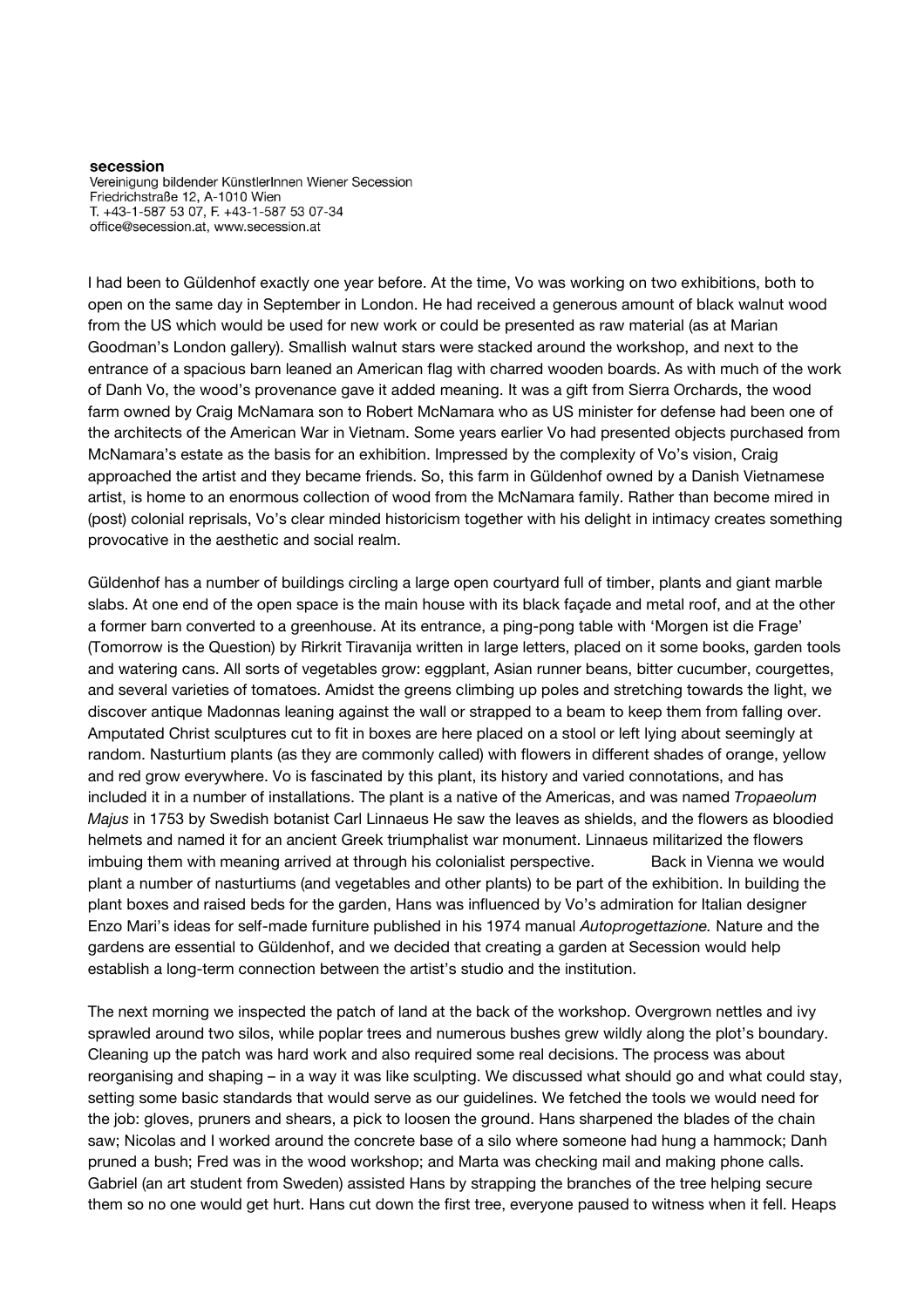Vereinigung bildender KünstlerInnen Wiener Secession Friedrichstraße 12, A-1010 Wien T. +43-1-587 53 07, F. +43-1-587 53 07-34 office@secession.at, www.secession.at

of tree branches, weeds and leaves were markers of our progress. After a lunch break, Vo invited Hans and I to stand below the hollow silo, head inside, to experience its amazing acoustic qualities. This summer as the (vaccinated) world returned to some form of sociability, the artist Tarek Atoui, used the silos in a sound performance for Güldenhof's midsummer celebration. The trees had provided rhythmic visual gaps onto the horizon, as they fell views emerged of field after field of German agricultural production stretching into the distance.

We didn't have the standard curator and artist business talk. Rather, bits of information, thoughts and ideas were shared organically. Sitting on the steps Fred had just finished making in the afternoon, drinking homemade iced tea, Vo was eager to learn how the Secession is organised, and how we work together as a team. He asked about the board's role, about standard procedures and unwritten rules, resources and facilities. Vo likes to keep things simple and practical. Cultivating the small patch of land, carrying out this work together, the nature of our collaboration took shape.

In renovating Güldenhof, all newly built structures were painted black – the main house and the workshop for example – clearly distinguishing them from parts of the existing stone and brick buildings that remained untouched. The use of a material or colour follows a systematic logic for Vo, and we too would ascribe different materials to different functions in the exhibition. For example, plant boxes would be made of coated plywood; engraved 1x1 m marble slabs would mark out spaces within the exhibition space; and, timber could be used to make support structures.

While the rest of us cleared up and had a chat, Vo watered the plants and, holding the hose towards the evening sun, made rainbows. It had been scorching hot and to finish off we went for a swim in one of the nearby lakes. Upon our return, Vo had cooked a most delicious meal for us all: crispy roast pork and fish from the oven served with broth and a large bowl of salad with fresh lettuces, vegetables and herbs from the garden. It was late by the time we sat down for dinner. It had been a long productive day.

Jeanette Pacher, curator

Danh Vo was born in Bà Rịa, Vietnam, in 1975 and lives and works in Berlin and Mexico City. Since 2017, with its farm buildings and large gardens Güldenhof in Stechlin / Brandenburg serves the artist and others as studio and living environment.

The exhibition program is conceived by the board of the Secession. Curator: Jeanette Pacher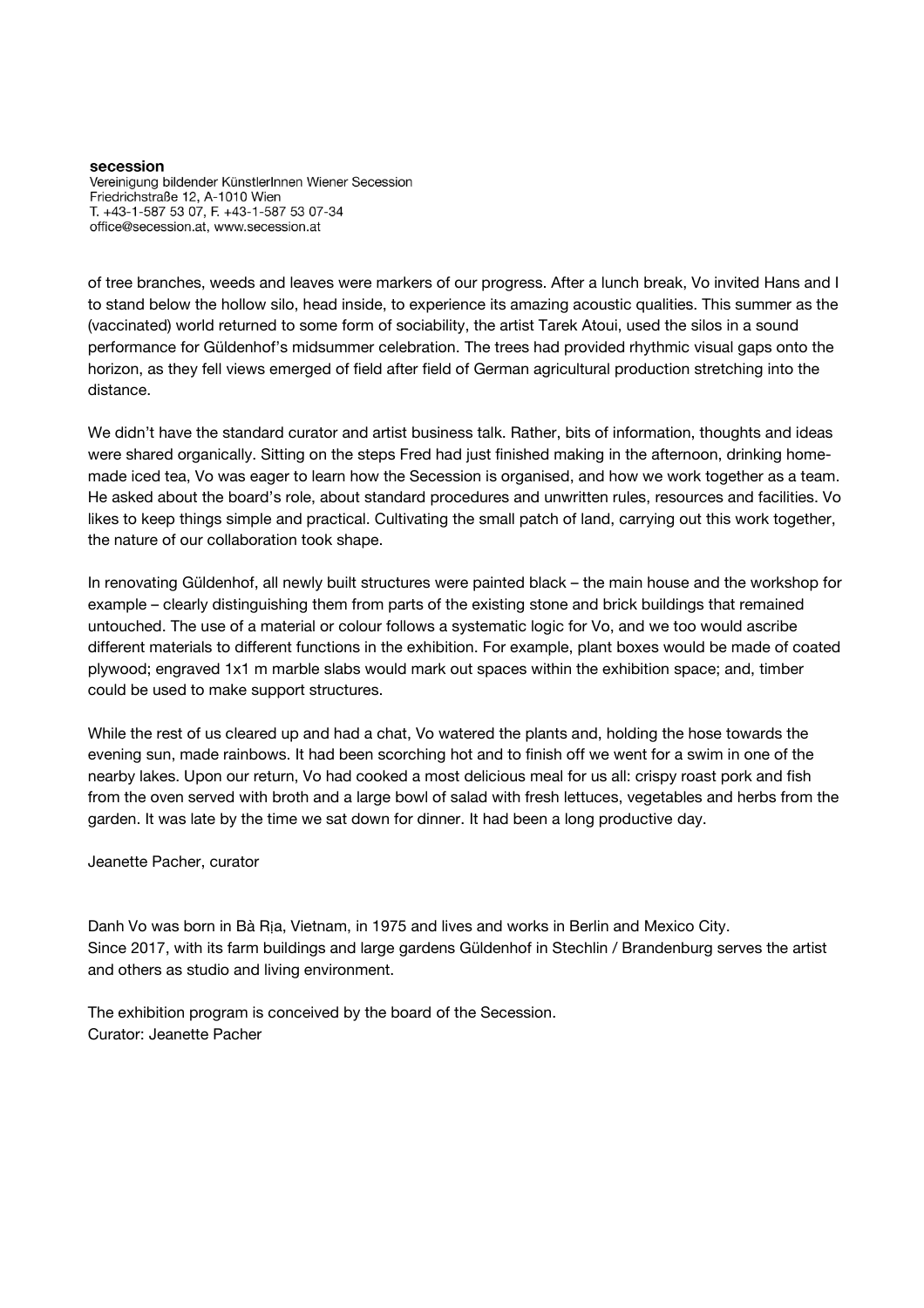Vereinigung bildender KünstlerInnen Wiener Secession Friedrichstraße 12, A-1010 Wien<br>T. +43-1-587 53 07, F. +43-1-587 53 07-34 office@secession.at, www.secession.at

# Artist's book

#### Dan Vo

Format: 29,7 x 42 cm Details: 2 pages, handwritten by Phụng Vo, stamped Concept: Danh Vo Secession 2021 Distribution: Revolver Publishing EUR 15.00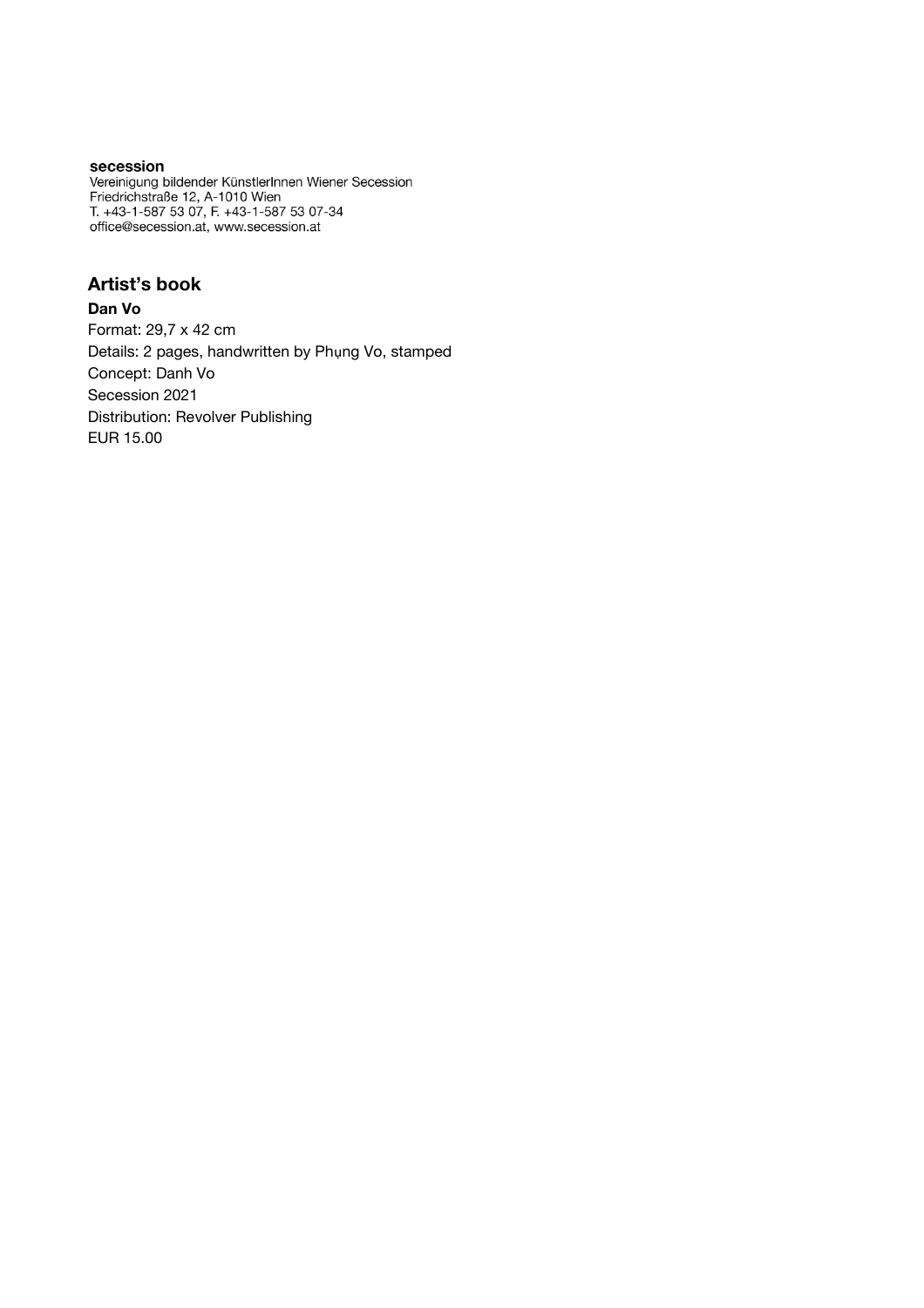Vereinigung bildender KünstlerInnen Wiener Secession Friedrichstraße 12, A-1010 Wien T. +43-1-587 53 07, F. +43-1-587 53 07-34 office@secession.at, www.secession.at

| <b>Exhibitions</b>             |                                                                                |
|--------------------------------|--------------------------------------------------------------------------------|
| Hauptraum                      | Danh Vo                                                                        |
|                                | September 17 – November 7, 2021                                                |
| Galerie                        | Carlos Bunga: Mind awake, body asleep                                          |
|                                | September 17 - November 7, 2021                                                |
| <b>Grafisches Kabinett</b>     | Rana Hamadeh: Standard_Deviation                                               |
|                                | September 17 – November 7, 2021                                                |
| Artists' books                 | Danh Vo, 2 pages, handwritten by Phụng Vo, stamped, € 15,00                    |
|                                | Carlos Bunga, hardcover, linen in three different versions (red, blue, green), |
|                                | 120 pages, € 26,40                                                             |
| <b>Permanent presentation</b>  | Gustav Klimt, Beethoven Frieze                                                 |
|                                | Beethoven - Painting and Music in cooperation with                             |
|                                | Wiener Symphoniker                                                             |
| <b>Opening hours</b>           | Tuesday – Sunday 10 a.m. – 6 p.m.                                              |
| <b>Admission</b>               | Adults $\epsilon$ 9,50; Pupils, students and senior citizens $\epsilon$ 6,-    |
| <b>Press contact Secession</b> | Julia Kronberger                                                               |
|                                | T. +43 1 587 53 07-10, julia.kronberger@secession.at                           |
| <b>Press images</b>            | download at https://www.secession.at/en/presstype/aktuell/                     |

**Main Sponsor** 



Public funding and supporters:

Bundesministerium Kunst, Kultur, öffentlicher Dienst und Sport



freunde der secession

Christian und Franziska Hausmaninger

Cooperation-, media partners, sponsors:









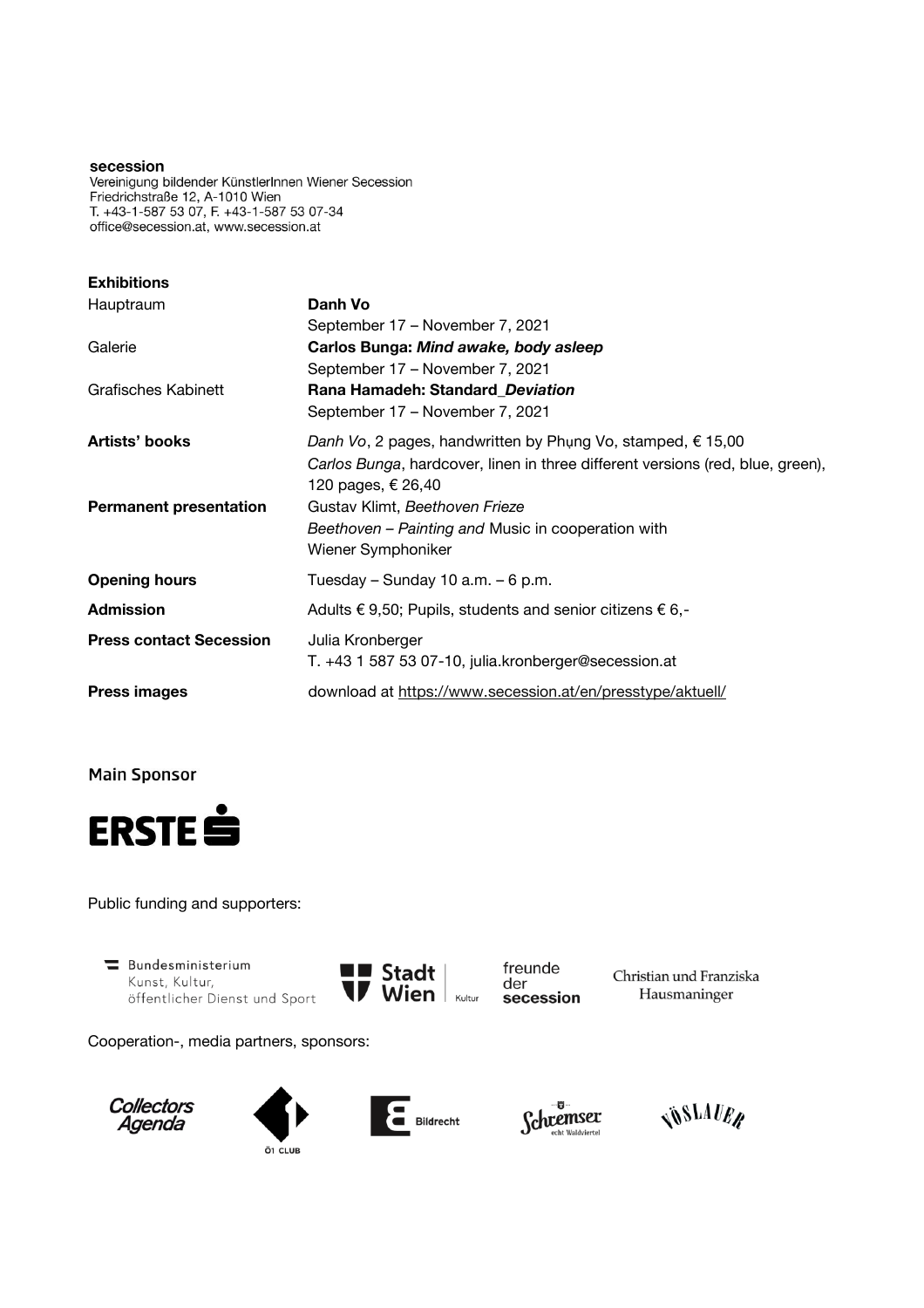Vereinigung bildender KünstlerInnen Wiener Secession Friedrichstraße 12, A-1010 Wien T. +43-1-587 53 07, F. +43-1-587 53 07-34 office@secession.at, www.secession.at

# Danh Vo – works, in clockwise order

#### A.

untitled, 2021 Carrara marble, standard construction wood Pencil on paper and C-print, writing by Phung Vo 20 collages, each  $45 \times 32 \times 3.7$  cm / framed

2.2.1861, 2009 Ink on A4 paper, writing by Phung Vo  $29.7 \times 21$  cm

untitled (Safe), 2008 Safe 100 x 50 x 40 cm Josef Dalle Nogare Collection

#### B.

untitled, 2021

Carrara marble, fragment of a Roman marble torso of an Athlete wearing his chlamys over his shoulder, I-II century CE; standard construction wood and tropaeolum majus plant dimensions variable

## C.

untitled, 2021

Carrara marble, portrait of a young man, Roman marble, I century CE; bronze cast of the lower legs and feet of Vo's partner, the artist Heinz Peter Knes, with feet crossed and toenails painted, refrigerator, standard construction wood; dimensions variable

The hairstyle of this Roman head links to a corpus of portraits of young slave boys known as paedagogiani or delicati, meaning delicate, delicious, attractive or pleasant in Latin. They were boys recognised for their great beauty and exquisite features, who were taught to help run the household. They were sometimes designated as companions for the family's sons. Their masters also reserved them for their personal use, from waiting on them at the table to sexual services to assisting during religious processions.

# D.

untitled, 2021

Carrara marble, 18th century wooden torso of Christ and Nestle condensed milk wooden crate dimensions variable

#### E.

untitled, 2021 Carrara marble, bronze, standard construction wood and tropaeolum majus plant dimensions variable

We The People (detail) 2011 – 2016 Copper

All the works are courtesy of the artist.